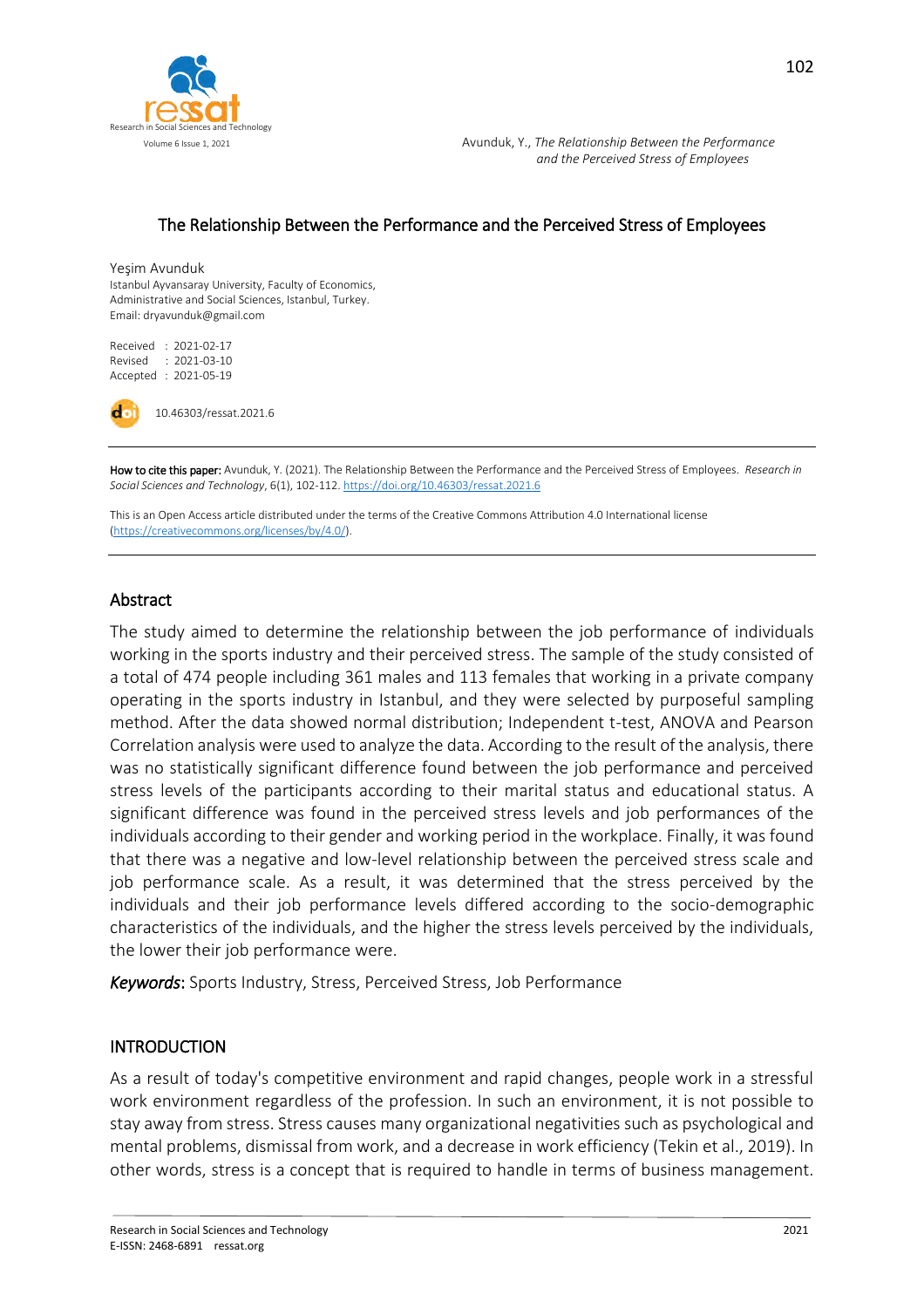

 Volume 6 Issue 1, 2021 Avunduk, Y., *The Relationship Between the Performance and the Perceived Stress of Employees*

Because stress directly affects employees and determines their behaviour, productivity, and relationships with others (Luthans, 1994: Ceylan & Ulutürk, 2006). In general, feelings of fear, anger, depression, inability, hopelessness and guilt in the individual against factors that negatively affect the adaptation process of the environment in which individuals live, disturb and deprive them of their needs are caused by the stress process (Lazarus, 1966; Yener, 2018).

Froyen, who made the first studies on stress, defines stress as a physiological reaction of the body and mentions two types of stress. The first one, useful stress (eustress), makes it easier for individuals to adapt to changes and helps increase performance. The second is harmful stress (distress), the stress that can cause loss of efficiency, health deterioration, and collapse as a result of excessive pressure (1988, as cited in Şanlı, 2017). In this context, stress sources can be grouped into three groups as physical (originating from the employee's environment), social (interpersonal relationships in working life), and emotional (frustration, anxiety, anger resulting from perception) stress (Güney, 2009; Kesen & Akyüz, 2015). When the results are examined, it is possible to divide stress into two classes as good (positive) and bad (negative). Positive stress often produces positive results. It gives people satisfaction and joy of living instead of anxiety. Positive stress usually occurs in parallel with the positive events people desire (marriage, promotion, etc.). Negative stress primarily decreases the self-confidence level of individual, and the person becomes hopeless and desperate. Negative stress usually develops in parallel with negative situations in people's lives (being unemployed, death of a relative, etc.) (Canpolat, 2006; Şahin, 2018).

Job performance is the results obtained by an employee by fulfilling the task assigned to her/him within a certain period (Özgen et al., 2002; Kahya, 2013). According to another definition, job performance gives all the actions employees have taken to fulfil their duties and the degree to which they or their businesses achieve their goals as a result of these actions (Tekingündüz et al., 2016). According to Viswesvaran and Ones, work performance can define as measurable actions, behaviour, and outputs that contribute to the goals of the organization (2000, as cited in Şantaş et al., 2016). Wu (2011) stated that the essence of job performance is based on the requirements of the job, the goals and objectives of the organization, the behaviour in the organization, and the most valued beliefs (Yurttaş et al., 2020).

Work performance is dividing into two groups as individual and organizational performance. Work performance divides into two groups as individual and organizational performance. While the employee's performance of the assigned duties in a timely and correct manner defines the individual job performance; the overall job performance of the employees defines as organizational performance (Doğan & Bayraktar, 2020). In other words, Individual-level performance is the achievement of the desired quality and number of personal results by combining one's knowledge, abilities, and skills with personal efforts and behaviours (Aktaş & Gürkan, 2015; Kızanlıklı & Çöp, 2017). Job performance in organizations fulfils the defined job by the individual's characteristics and abilities within acceptable limits. The first thing which is important for an individual's performance should be the job description, later the job must match the individual's skills and characteristics; and meet the standards that indicate the level of performance. (Falay, 2000: Çakır & Gözdoğdu, 2019).

Organizations need the contributions of high-performing individuals to achieve their goals successfully, provide a competitive advantage, and offer superior value to their customers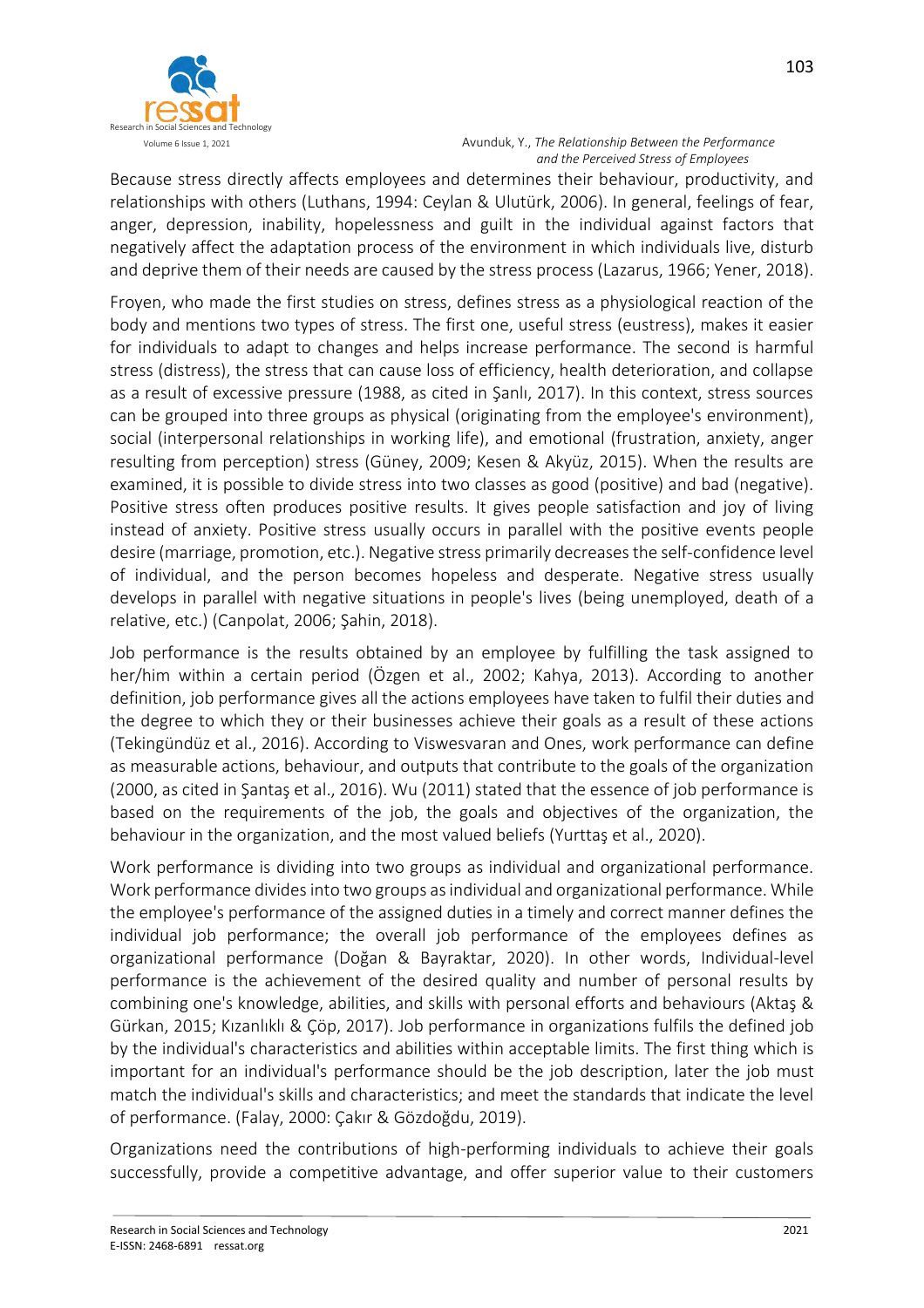

(Tabiu et al., 2016). One of the basic requirements for employees to show high performance in the working place has a healthy environment in both physical and psychological terms (Yurttaş et al., 2020). In this context, this study aimed to determine the relationship between the job performance of individuals working in the sports industry and their perceived stress, and the answers to the following questions were sought within the scope of the research.

Does the gender of individuals working in the sports industry have an impact on their job performance and perceived stress?

Does the marital status of individuals working in the sports industry have an impact on their job performance and perceived stress?

Does the educational status of individuals working in the sports industry have an impact on their job performance and perceived stress?

Does the working time of individuals working in the sports industry have an effect on their job performance and perceived stress?

## METHOD

### Research Method

This research was conducted with quantitative research methods. The research was designed with a non-experimental scanning model, and a relational model was used according to the scanning method. Relational model is a research model that aims to determine the presence or degree of change among two or more variables (Karasar, 2020).

### Research Group

The research group consisted of a total of 474 people, 361 males (Mean<sub>age</sub>=38.32±7.71), and 113 (Mean<sub>age</sub>= 33.53 $\pm$ 7.42) females, who were working in a private company operating in the sports sector in Istanbul, and selected by purposeful sampling method.

### Data Collection Tools

Personal Information Form: The "Personal Information Form" prepared by the researcher was used to determine the gender, age, marital status, financial status, working place working conditions, and working period in the working place of the individuals participating in the study.

Perceived Stress Scale: The "Perceived Stress Scale" developed by Cohen et al. (1983) to determine the perceived stress levels of individuals and adapted to Turkish by Eskin et al. (2013) was used. In the Turkish adaptation study of the scale, the validity and reliability study of the 10-article and 4-article short forms, as well as the 14-article long version, were also conducted. Articles in the scale scored as (0) Never, (4) Very Often.

Job Performance Scale: The "Job Performance Scale" developed by Kirkman and Rosen (1999) to determine the job performance of employees and adapted into Turkish by Çöl (2008) and Akkoç et al., (2012) was used. The scale consisted of one dimension and four items. The scale was 5-Likert type and answered as  $1 =$  Strongly Disagree;  $5 =$  Strongly Agree.

### Data Collection

The implementation of the data collection tools used within the scope of the study was carried out with the permission of private companies. Data collection tools were filled in voluntarily by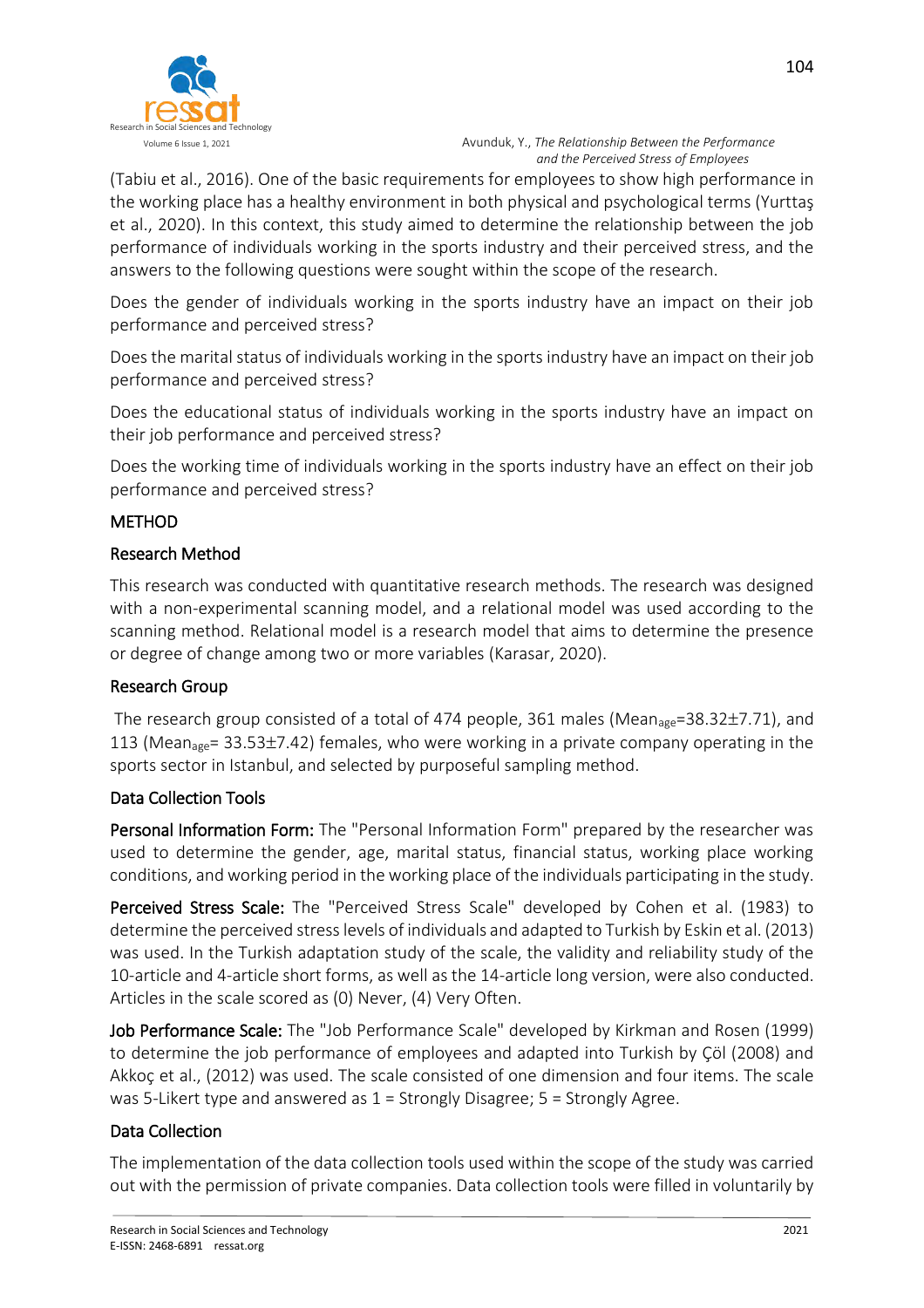

individuals on the online platform after they were given permission by the companies. The answers given were checked by the researcher, missing or incorrect ones were excluded from the study, and valid and acceptable ones were included in the study for evaluation.

## Data Analysis

SPSS 22.00 package program was used to evaluate the data. Percentage and frequency methods were used to determine the distribution of personal information of the participants. For the tests to be used in the analysis of the collected data, the skewness and kurtosis values were examined to determine whether the data showed normal distribution or not. Sposito et al. (1983) stated that the data showed a normal distribution of skewness and kurtosis values between -3 and +3. It was determined that the skewness and kurtosis values of the data obtained from the scales used in our study were in the range of -1 to +1 (Table 2), therefore the data were assumed to have a normal distribution, and the data were analyzed with parametric tests.

### **FINDINGS**

After the data showed normal distribution, the following hypotheses were tried to be supported by applying the t-test, ANOVA and Pearson correlation test in the analyzes. Within the scope of the research, below are the distribution of demographic characteristics of individuals, distribution of scale scores and analysis results.

### Research Hypotheses

Within the scope of the research, the hypotheses of the study were formed as follows:

H<sub>1</sub>: There is a significant difference between the job performance of individuals according to their gender.

 $H<sub>2</sub>$ : There is a significant difference between the stress perceived by individuals according to their gender.

H3: There is a significant difference between individuals' job performance according to their marital status.

H4: There is a significant difference between the stress perceived by individuals according to their marital status.

H<sub>5</sub>: There is a significant difference between job performance of individuals according to their educational status.

H<sub>6</sub>: There is a significant difference between the stress perceived by individuals according to their educational status.

H7: There is a significant difference between job performances of individuals according to their working hours.

H<sub>8</sub>: There is a significant difference between the stress perceived by individuals according to their working hours.

H9: There is a significant relationship between job performance and perceived stress.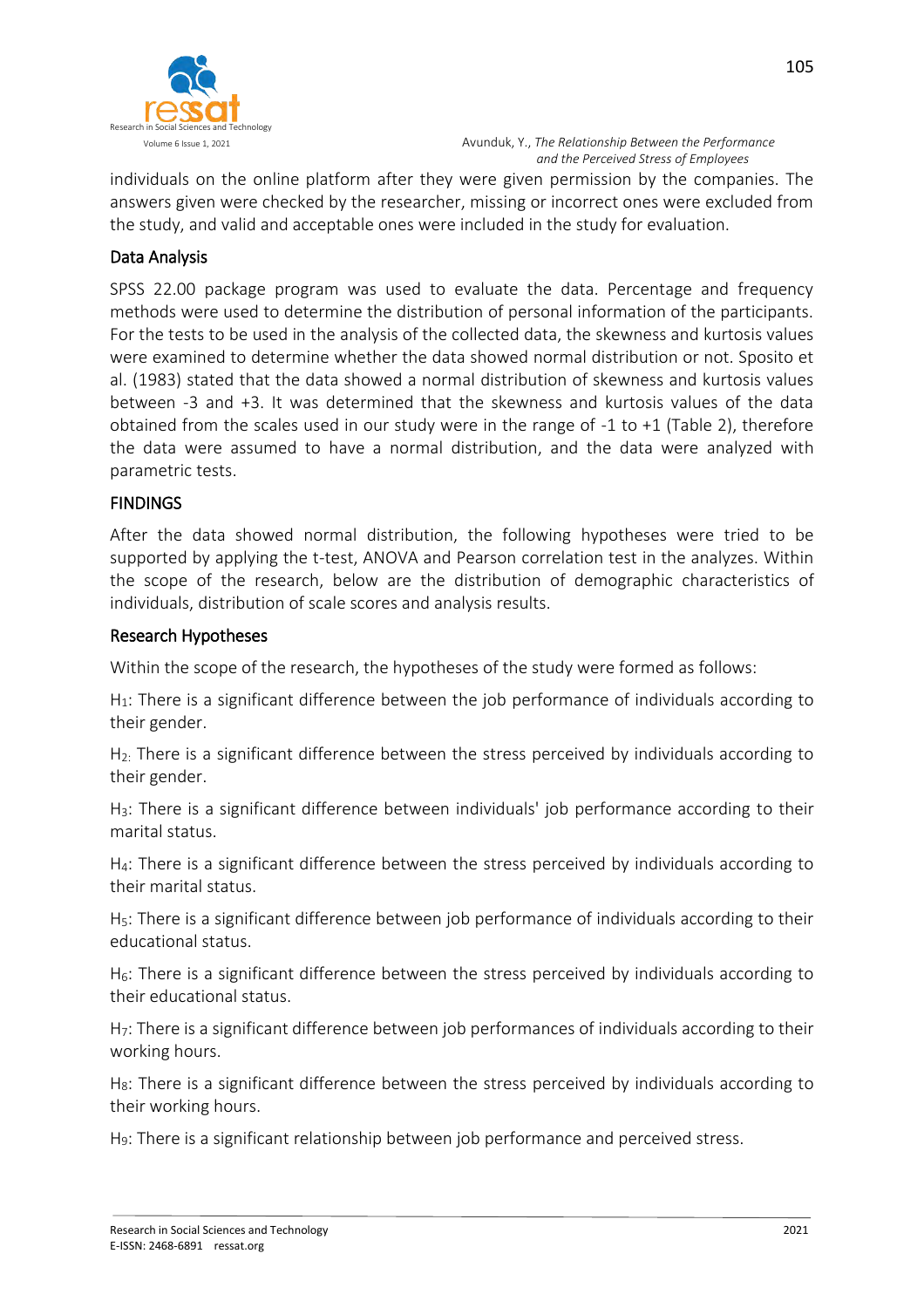

# Findings Related to Demographic Variables

Table 1. Distribution of Participants' Personal Information

| Variables               | Gender           | F   | %    |
|-------------------------|------------------|-----|------|
|                         | Female           | 113 | 23,8 |
| Gender                  | Male             | 361 | 76,2 |
|                         | Total            | 474 | 100  |
|                         | Married          | 378 | 79,7 |
| <b>Marital Status</b>   | Single           | 96  | 20,3 |
|                         | Total            | 474 | 100  |
|                         | High School      | 42  | 8,9  |
| <b>Education Status</b> | Undergraduate    | 374 | 78,9 |
|                         | Graduate         | 58  | 12,2 |
|                         | <b>Total</b>     | 474 | 100  |
|                         | Less Than 1 year | 139 | 29,3 |
|                         | $1-3$ year       | 309 | 65,2 |
| <b>Working Period</b>   | 4 or more year   | 26  | 5,5  |
|                         | Total            | 474 | 100  |

The distribution of personal information of the participants in the study shown in Table 1. According to the analysis results, it was found that while 76.2% of the participants were "Male"; 79.7% were "Married"; 78.9% were "Undergraduate", 65.2% were between "1-3 Years" at work.

### Scores Obtained From Scales

Table 2. Distribution of Scale Points

|                             | <b>Scale Sub-dimensions</b> | <b>Items</b> | N   | Mean | Sd.  | <b>Skewness</b> | Kurtosis |
|-----------------------------|-----------------------------|--------------|-----|------|------|-----------------|----------|
| Perceived                   | Perceived                   | 4            | 474 | 3.42 | O 57 | - 43            | 112      |
| <b>Stress Scale</b>         | <b>Stress</b>               |              |     |      |      |                 |          |
| Job<br>Performance<br>scale | Job<br>Performance          | 4            | 474 | 352  | በ 97 | -1.03           | .63      |

Table 2 showed the mean scores of the participants. According to the analysis results, the mean score of the work performance scale was (3.52), while the mean score of the perceived stress scale was (3.42).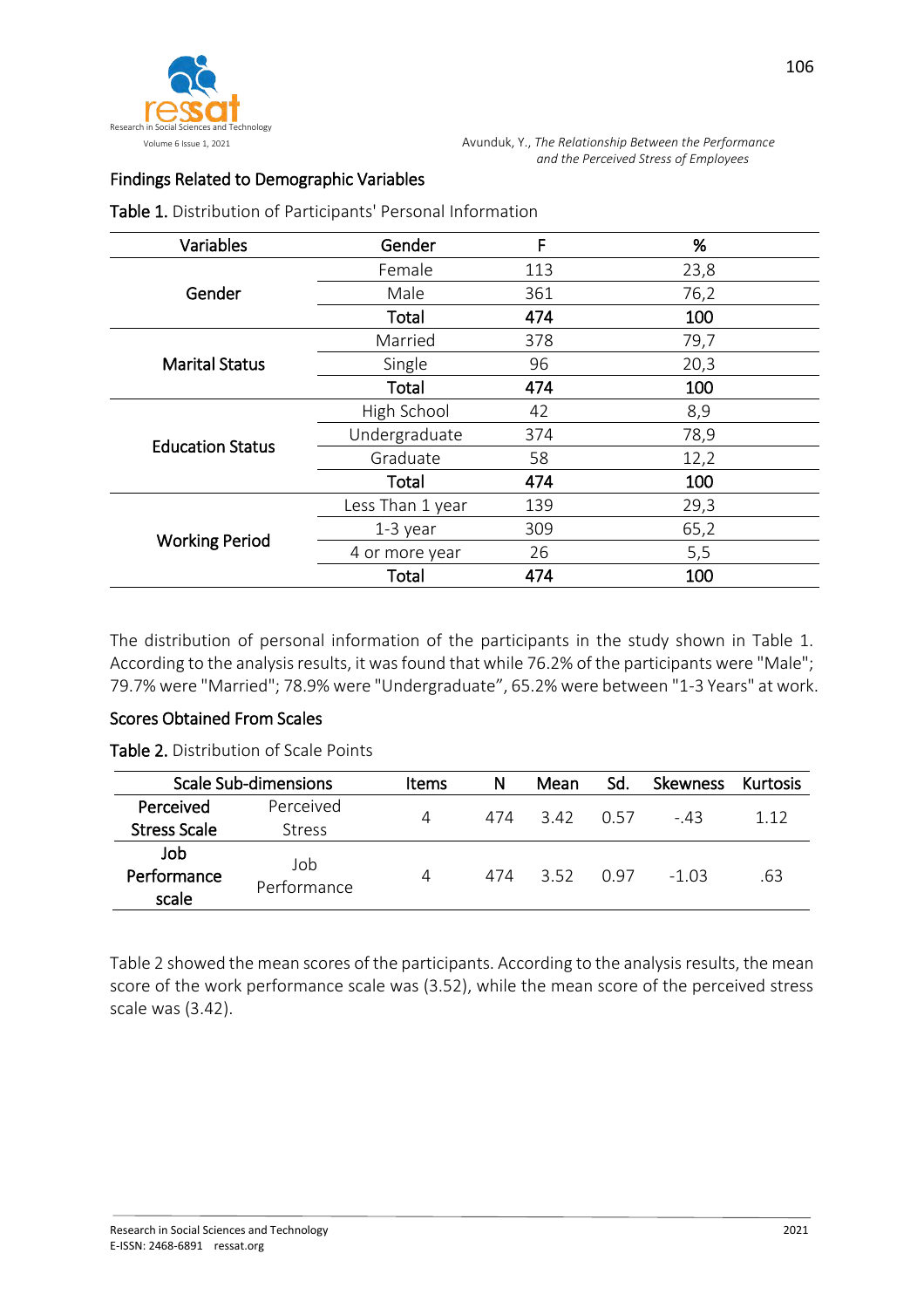

## The Effect of Gender on Individuals' Job Performance and Perceived Stress

|                         | Gender                   |      | Mean $\pm$ Sd.  |       |         |
|-------------------------|--------------------------|------|-----------------|-------|---------|
|                         | Female                   | 113  | $3.54 \pm 0.66$ |       | $.011*$ |
| <b>Perceived Stress</b> | Male<br>361<br>3.38+0.53 |      | 2.553           |       |         |
|                         | Female                   | 113  | $3.75 + 0.85$   |       | .004*   |
| Job Performance         | Male                     | 3.61 | 345+099         | 2 891 |         |

Table 3. Independent t-Test Results of Scale Scores According to the Gender Variable

In Table 3, independent t-test results regarding the scale scores of the participants according to their gender given. According to the analysis results, it was determined that there was a statistically significant difference between the perceived stress levels of the participants according to their gender (p <0.05). It was determined that the stress level perceived by females were higher than the stress level perceived by males. Moreover, a significant difference was determined between the job performance levels of the individuals according to their gender (p<0.05). Females' job performance was higher than males job performance.

#### The Effect of Marital Status on Individuals' Job Performance and Perceived Stress

|                         | <b>Marital Status</b> |     | Mean ± Sd.    |                          | D    |
|-------------------------|-----------------------|-----|---------------|--------------------------|------|
|                         | Married               | 378 | $3.40 + 0.58$ | $\qquad \qquad$          |      |
| <b>Perceived Stress</b> | Single                | 96  | $3.51 + 0.50$ | 1.691                    | .092 |
| Job Performance         | Married               | 378 | 3.48+0.99     | $\overline{\phantom{a}}$ |      |
|                         | Single                | 96  | $3.69 + 0.83$ | 1.523                    | .059 |

Table 4. Independent t-Test Results of Scale Scores According to the Marital Status Variable

In Table 4, independent t-Test results regarding the scale scores according to the marital status of the participants were given. According to the analysis results, it was determined that there was no statistically significant difference between the perceived stress levels according to the marital status of the individuals (p>0.05). There was no significant difference between the job performance levels of the individuals according to their marital status (p>0.05).

### The Effect of Education Status on Individuals' Job Performance and Perceived Stress

Table 5. ANOVA Results on Scale Scores According to Education Status

|                         | Education<br><b>Status</b> | Ν   | Mean $±$ Sd.    |       | р    |
|-------------------------|----------------------------|-----|-----------------|-------|------|
|                         | High School                | 42  | 3.28±0.60       |       |      |
| <b>Perceived Stress</b> | Undergraduate              | 374 | 3.44±0.53       | 1.595 | .204 |
|                         | Graduate                   | 58  | 3.39±0.74       |       |      |
|                         | High School                | 42  | 3.48±1.11       |       |      |
| <b>Job Performance</b>  | Undergraduate              | 374 | $3.52 \pm 0.96$ | 1.240 | .905 |
|                         | Graduate                   | 58  | 3.56±0.92       |       |      |
|                         |                            |     |                 |       |      |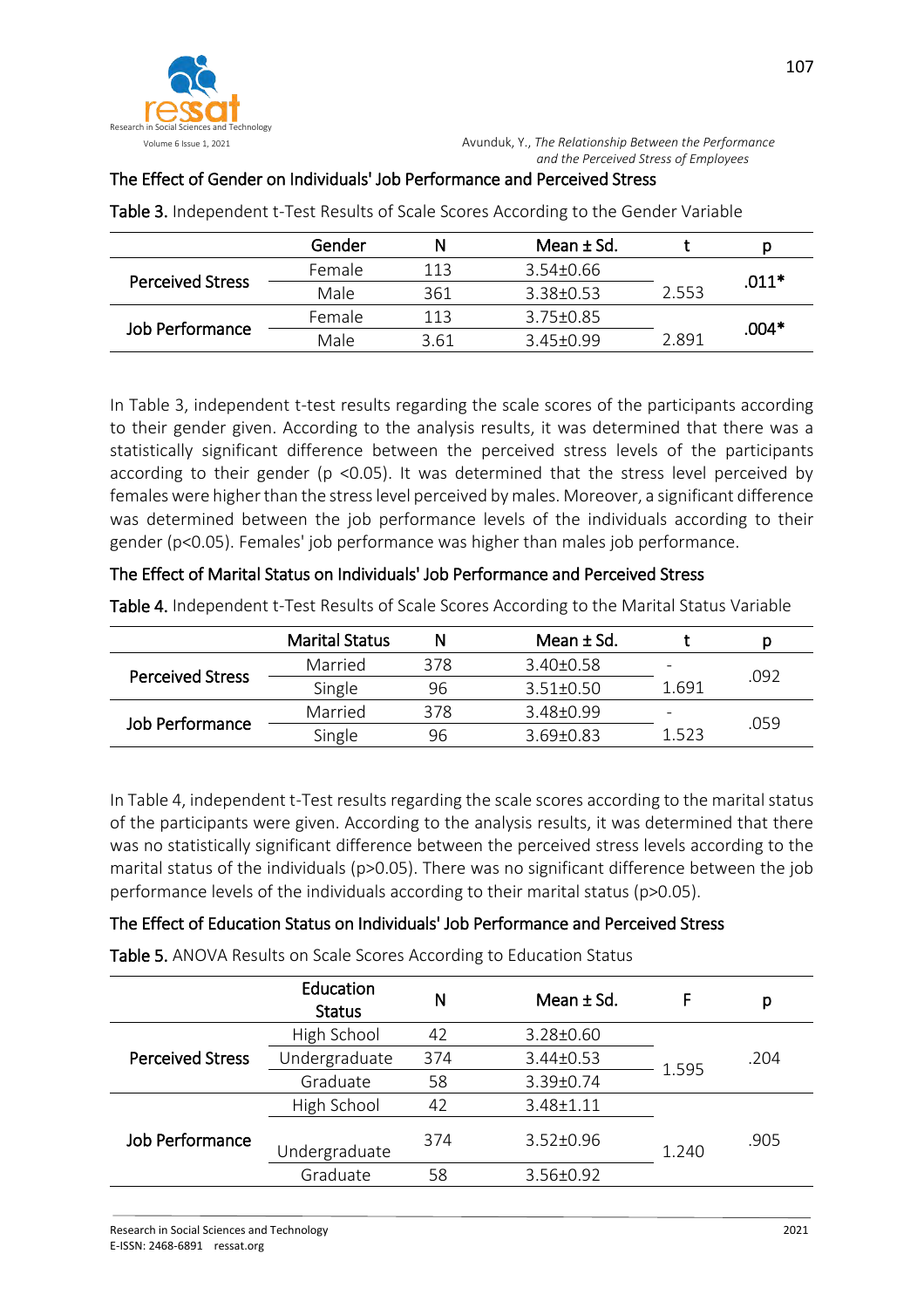

In Table 5, the results of ANOVA analysis regarding the scale scores according to the educational status of the participants in the research were given. According to the analysis results, there was no statistically significant difference determined between the perceived stress levels of the participants according to their educational status (p> 0.05). Besides, there was no significant difference determined between the job performance levels of the individuals according to their educational status (p> 0.05).

|                         | <b>Work Period</b> | N   | Mean $\pm$ Sd.  | F     | р       |
|-------------------------|--------------------|-----|-----------------|-------|---------|
|                         | Less than 1        | 139 | 3.30±0.62       |       |         |
| <b>Perceived Stress</b> | year               |     |                 |       | $.015*$ |
|                         | $1-3$ year         | 309 | 3.36±0.53       | 4.215 |         |
|                         | 7 or more year     | 26  | 3.47±0.60       |       |         |
| Job Performance         | Less than 1        | 139 | $3.31 \pm 1.11$ |       |         |
|                         | vear               |     |                 |       | $.007*$ |
|                         | $1-3$ year         | 309 | 3.59±0.90       |       |         |
|                         | 7 or more year     | 26  | 3.77±0.75       |       |         |

Table 6. ANOVA Results of Scale Scores According to the Work period in the Working place

The Effect of Working Time on Individuals' Job Performance and Perceived Stress

In Table 6, ANOVA analysis results were given regarding the scale scores of the participants in the study according to their working period in a working place. According to the analysis results, there was a statistically significant difference determined between the perceived stress levels of the participants according to their working period in the working place ( $p \le 0.05$ ). It was determined that the perceived stress levels of individuals who worked in a business for 7 years or more were higher. There was a significant difference determined between the work performance levels of the participants according to their working period in the working place (p <0.05). Moreover, it was determined that the participants who were working in an enterprise for 7 years or more have higher job performance levels compared to other individuals.

### The Relationship between Job Performance and Perceived Stress

Table 7. Correlation Analysis Results between Perceived Stress and Job Performance Scores

|                         | <b>Perceived Stress</b> | Job Performance |
|-------------------------|-------------------------|-----------------|
| <b>Perceived Stress</b> |                         |                 |
| Job Performance         | $-125*$                 |                 |

In table 7, The analysis results regarding the relationship between the perceived stress scale and the work performance scale were given. According to the research results, there was a negative and low level of relationship determined between the perceived stress scale and job performance scale (p<0.05). In other words, as individuals' perceived stress levels increase, their job performance levels decrease.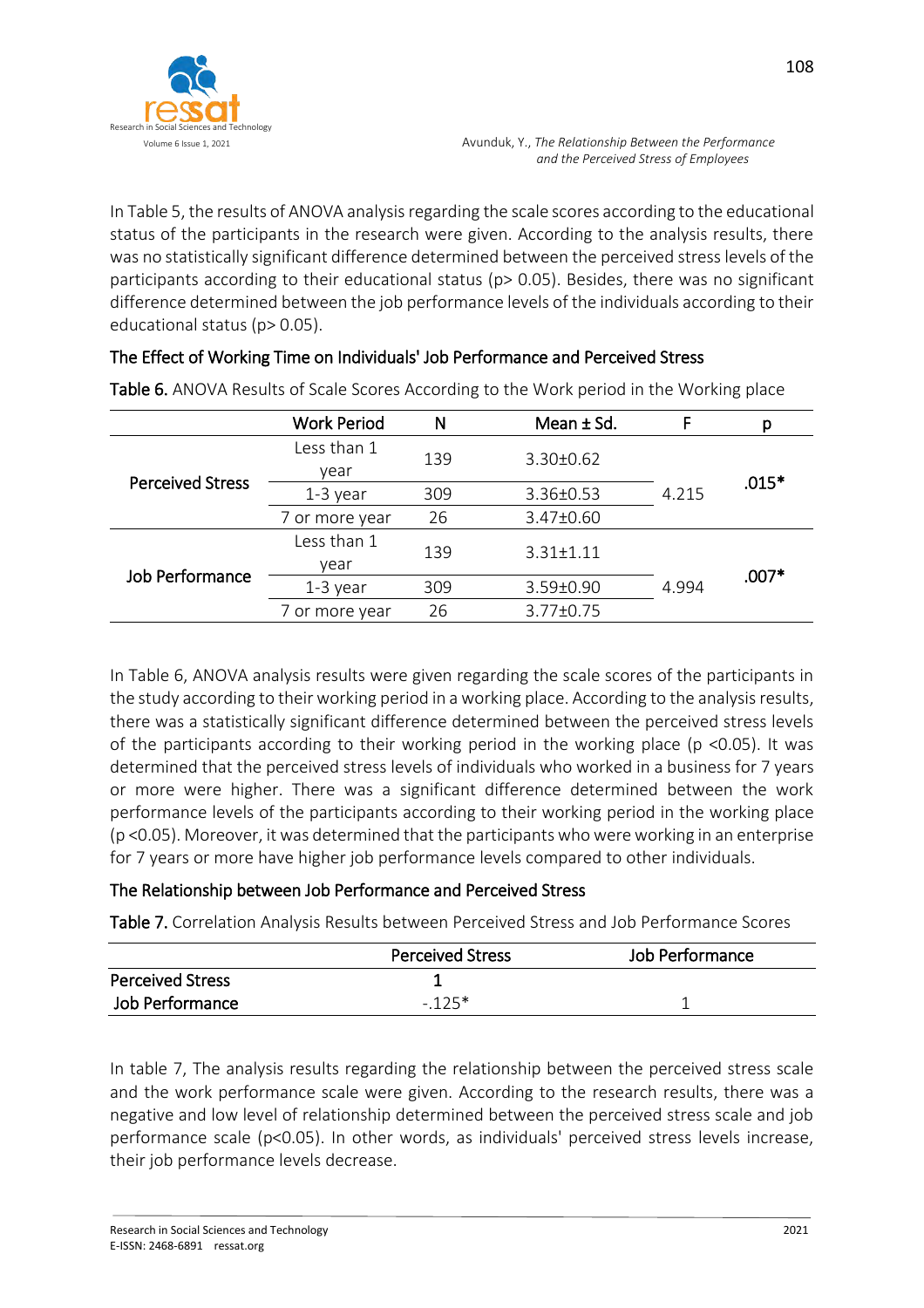



## **DISCUSSION**

The study aimed to determine the relationship between the job performance of individuals working in the sports industry and their perceived stress. In this context, the result of the research was discussed and interpreted in this section.

It was determined that there was a statistically significant difference between the stress levels perceived by individuals according to the gender variable. In other words, the stress levels perceived by females were higher than the stress levels perceived by males. While the results of the study conducted by Özgan et al. (2008) and Arslan (2018) was not parallel with the results of this study, the stress levels of males were found to be higher than females in the study by Kesen and Akyüz (2015) and Tokgöz and Önen (2021). Similarly, in their study examining the relationship between individuals' perceived stress levels and their strategies for dealing with stress, Savcı and Aysan (2014), it was determined that females' stress levels were higher than male's. In this context, the results of this study were parallel with the results of the study conducted by Savcı and Aysan (2014). When the job performance levels of females and males were examined, it was determined that female's job performance was higher than males. There was no difference determined between individuals' job performances according to their gender in the study by Özdemir et al. (2019) that was about The Mediating Role of person-organization Fit in the Effect of Leader Support and Organizational Justice Perception on Job Performance. In this context, the result of Özdemir et al.'s (2019) study and the results of this study was not parallel. According to the marital status variable, there was no statistically significant difference determined between the stress levels perceived in the participants. In other words, although the perceived stress levels of single individuals were higher than married participants, this difference was not significant. In the study conducted by Görün et al. (2020), no significant difference determined between the stress levels perceived by the participants according to their marital status. Similarly, in the study conducted by Yanık (2017), it was found that there was no difference between the stress levels of the participants according to their marital status. The results of the studies conducted by Görün et al. (2020) and Yanık (2017) were parallel with the results of this study. Similarly, no statistically significant difference was found between the job performance levels of the individuals according to their marital status. The result of the Özdemir et al.'s (2019) study and the results of this study were parallel.

There was no significant difference determined between the stress levels perceived by individuals according to their educational status. In general, although the perceived stress levels of university graduates were higher, this difference was not thought to be significant. Arslan (2018) stated, there was no relationship between individuals' educational status and perceived stress in her study about the relationship between individuals 'conscious awareness, depression, and perceived stress. Again, in the study conducted by Yanık (2017), there was no difference found between the stress levels of the participants and their educational status. As a result, the results of the study conducted by Arslan's (2018) and Yanık (2017) parallel to the results of this study. When the job performance levels of the participants were examined according to their education levels, there was no statistically significant difference found between the job performance of the individuals and their educational status. In other words, it can be explained that the education level of the individuals did not affect their job performance. It was determined that there was a significant difference between the stress levels perceived by individuals according to their working period in the working place. In other words, individuals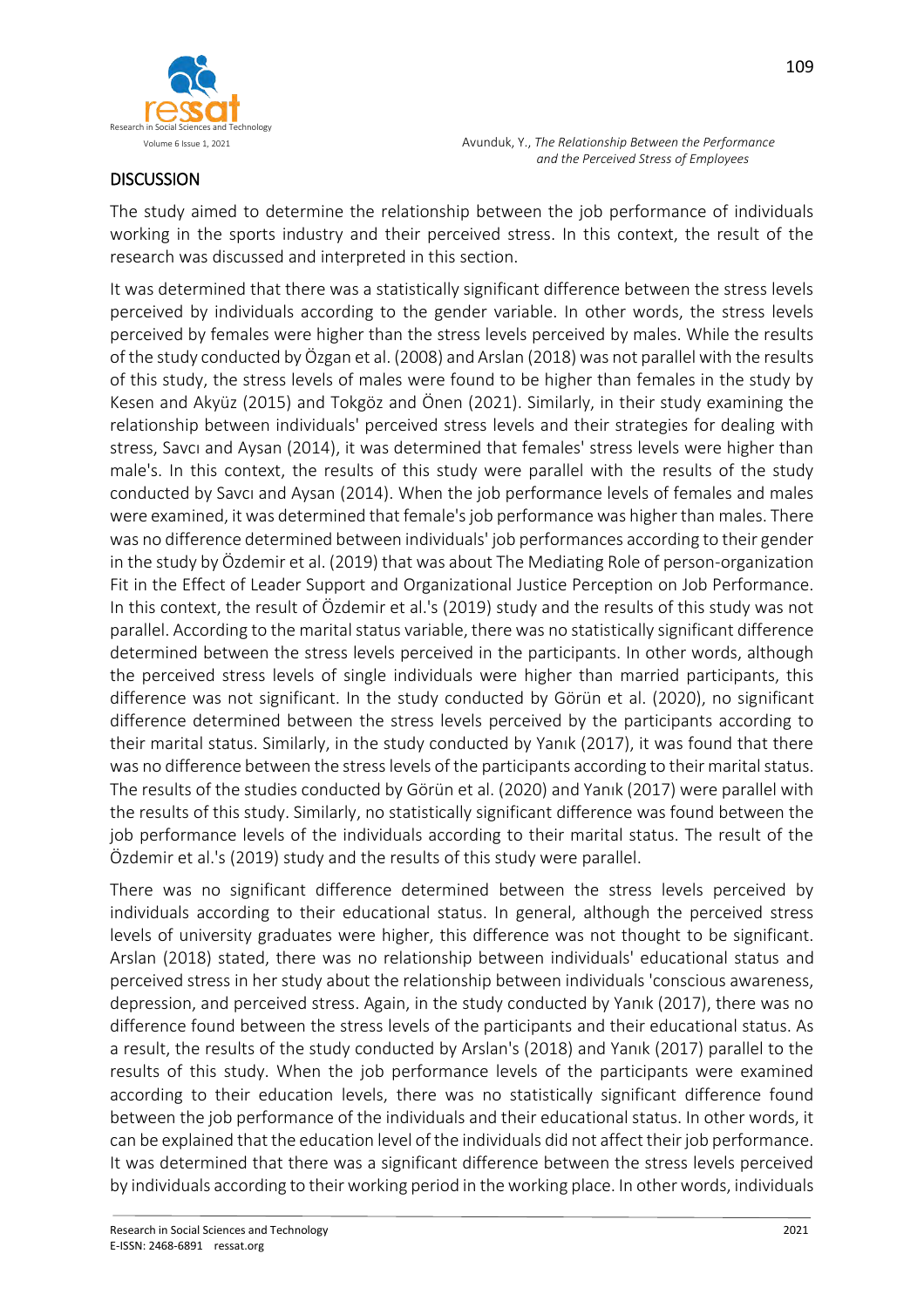

who were working in the working place for 7 years or more have higher perceived stress levels than other individuals. In the study conducted by Yanık (2017), According to their professional experience, it was determined that individuals with 25 years of professional experience have higher stress levels. Similarly, it was determined that individuals who were working for 7 years or more have higher job performance levels than other individuals. In the study by Karaman et al. (2020), which examined the effect of organizational exclusion on job performance and intention to quit, it was stated that there was no significant difference between individuals' job performance by years of service. In this context, the results of the study conducted by Karaman et al. (2020) and the results of this study were not parallel.

### **CONCLUSION**

As a result, it was found that there was a negative and low-level relationship between perceived stress and job performance. In other words, as the stress levels perceived by individuals increase, their job performance levels increase. As a result, both the stress the female perceived and their job performances were higher compared to males. Even though the stress single individuals perceived and their job performances were higher, this difference was not significant. Besides, it can be understood that there was no significant difference between the perceived stress and job performances of graduate education. Both the perceived stress of individuals who worked in the business for 7 years or more and their job performances were higher compared to other individuals. Finally, it was concluded that the stress perceived by individuals increased, their job performance decreased. Therefore, it is recommended that companies should look for solutions to improve their job performance, especially to eliminate the stress situations of employees.

### **REFERENCES**

- Akkoç, İ., Çalışkan, A., & Turunç, Ö. (2012). Örgütlerde gelişim kültürü ve algılanan örgütsel desteğin iş tatmini ve iş performansına etkisi: Güvenin aracılık rolü. *Yönetim Ekonomi, 19(*1), 105-135.
- Aktaş, H. & Gürkan, G.Ç. (2015). İş-aile ve aile-iş çatışması ile bireysel performans etkileşiminde mesleki bağlılığın aracılık rolü: hemşireler üzerinde bir araştırma. *Doğuş Üniversitesi Dergisi, 16*(2), 139-154.
- Arslan, I. (2018). Bilinçli farkındalık, depresyon ve algılanan stres arasındaki ilişki. *Birey ve Toplum Sosyal Bilimler Dergisi, 8*(16), 73-86.
- Çakır, A. & Gözoğlu, Ö.F. (2019). Algılanan kurumsal itibarın iş performansı ve işten ayrılma niyetine etkisi: şanlıurfa ili konaklama işletmeleri üzerine bir araştırma. *Harran Üniversitesi İİBF Dergisi, 3*(4), 46-71
- Canpolat, Ö. (2006). *Çalışanların stres düzeylerini etkileyen faktörler ve iş sağlığı hemşiresinin stres ile baş etmede etkinliği*. [Yüksek Lisans Tezi]. Kocaeli Üniversitesi, Sağlık Bilimleri Enstitüsü.
- Ceylan, A. & Ulutürk, Y.H. (2006).Rol belirsizliği, rol çatışması, iş tatmini ve performans arasındaki ilişkiler. *Doğuş Üniversitesi Dergisi, 7*(1), 48-58.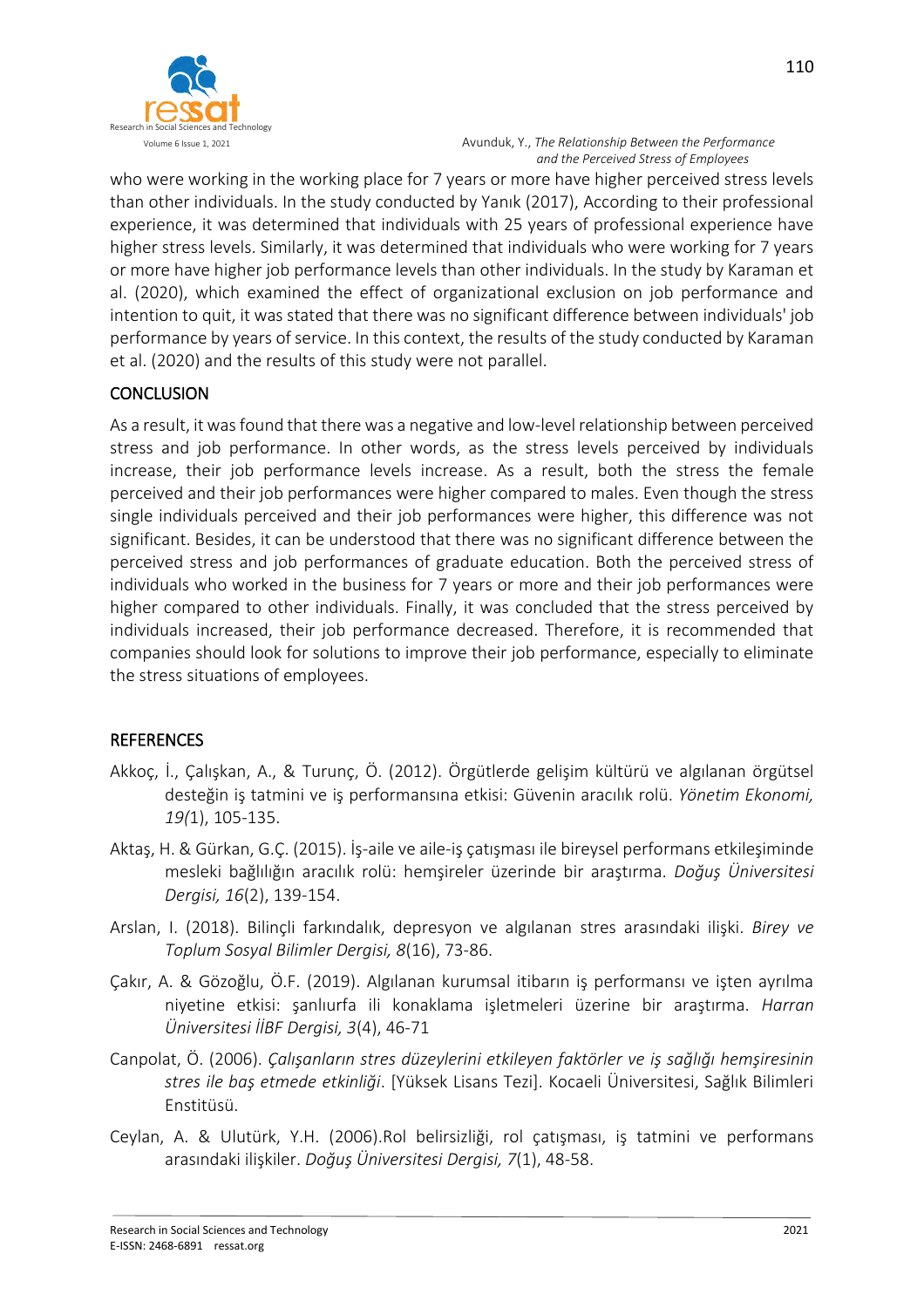

- Cohen, S., Kamarck, T. & Mermelstein, R. (1983). A Global Measure of Perceived Stress. *Journal of Health and Social Behavior, 24*, 385- 396
- Çöl, G. (2008). Algılanan güçlendirmenin işgören performansı üzerine etkileri. *Doğuş Üniversitesi Dergisi, 9(*1), 35-46
- Doğan, R., & Bayraktar, O. (2020). Özel sağlık sektöründe yıldırma ile iş performansı arasındaki ilişki: hemşireler üzerine bir araştırma. *Ekonomi, İşletme ve Maliye Araştırmaları Dergisi, 2*(1), 53-67.
- Eskin, M., Harlak, H., Demirkıran, F. & Dereboy, Ç. (2013). Algılanan Stres Ölçeğinin Türkçeye Uyarlanması: Güvenirlik ve Geçerlik Analizi. *Journal of New Symposium, 51*(3), 132-140.
- Falay, N. (2000), "Yerel Yönetimlerde Performans Ölçümü: Bir Ön Çalışma," 15. Türkiye Maliye Sempozyumu, Antalya, 15-17 Mayıs 2000, 377-409.
- Görün, L., Öntürk, Y., Efek, E., Bingöl, E. & Bayrakdaroğlu, Y. (2020). Futbol hakemlerinin benlik saygıları ve algılanan stres düzeyleri arasındaki ilişkinin incelenmesi. (Düzce İli Örneği). *Akdeniz Spor Bilimleri Dergisi, 3*(1), 127-140.
- Güney, S. (2009). *Davranış Bilimleri,* 4. Baskı.
- Kahya, C. (2013). Örgütsel sinizm, iş performansını etkiler mi? iş tatminin aracılık etkisi. *Global Journal of Economics and Business Studies, 2*(3), 34-46.
- Karaman, M., Yoldaş, A. & Kılıç, B. (2020). Örgütsel dışlanmanın iş performansı ve işten ayrılma niyeti üzerindeki etkisinin incelenmesi. *Selçuk Üniversitesi Sosyal Bilimler Meslek Yüksekokulu Dergisi, 23*(2), 479-496.
- Karasar, N. (2020). Bilimsel Araştırma Yöntemi: Kavram ilkeler ve yöntemler.
- Kesen, M. & Akyüz, B. (2015). Üniversite örgüt kültürü algılamaları ve demoğrafik değişkenlerin algılanan stresi yordayıcı değişkenler olarak incelenmesi. *Çankırı Karatekin Üniversitesi İktisadi ve İdari Bilimler Fakültesi Dergisi, 5*(1), 71-94.
- Kızanlıklı, M. & Çöp, S. (2017). Otel işletmesi çalışanlarında pozitif psikolojik sermaye ile iş performansı algısı arasındaki ilişki. *Journal of Tourism and Gastronomy Studies, 5*(3), 268-287.
- Lazarus, R.S. (1966). Psychological stress and the coping process. New York: McGraw-Hill.
- Luthans, F. (1994). *Organizational behaviour.* McGraw-Hill Inc. New York.
- Özdemir, O., Birer, İ. & Akkoç, İ. (2019). Lider desteği ve örgütsel adalet algısının iş performansına etkisinde kişi-örgüt uyumunun aracılık rolü. *Toros Üniversitesi Sosyal Bilimler Dergisi, 6*(10), 77-106.
- Özgan, H., Balkar, B. & Eskil, M. (2008). Eğitim fakültesi öğrencileri tarafından sınıfta algılanan stres nedenleri ile kişisel değişkenleri strese olan etkisi. *Elektronik Sosyal Bilimler Dergisi, 7*, 337-350.
- Özgen, H., Azim Ö. & Azmi, Y (2002). *İnsan Kaynakları Yönetimi.* Adana, Nobel Kitabevi.